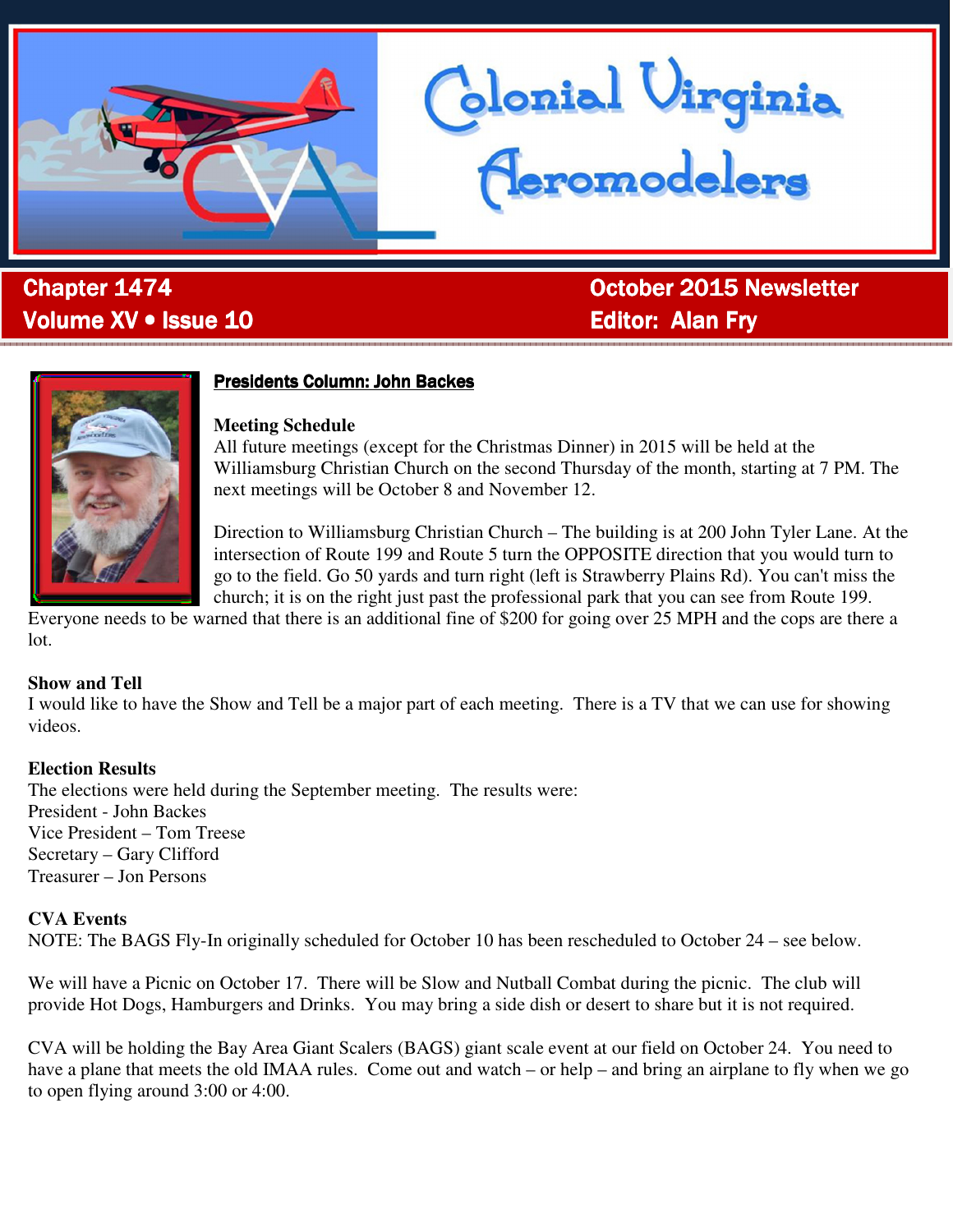### **HRRC Float Fly**

The Float Fly will be held October 10 at the lake in Smithfield. There is a very good area with dock at water level for launching the airplanes and a boat to retrieve any planes with problems. The lake is large and there is an unobstructed fly over area.

### **Budget**

The budget will be submitted for approval at the October meeting.

### **Christmas Dinner**

We need to make a decision at the October meeting. If you have any ideas, please do the preliminary research and bring the information to the meeting.

**Contact Me**  Phone: 757-876-1241 Email: jb753@cox.net Address: 8630 Diascund Road, Lanexa, Va. 23089



### Secretary's Report: Gary Clifford

CVA Meeting Minutes: 9/10/15

**Editor's note:** Tex Harrison filled in for Gary at the September 10, 2015 meeting.

The September 10, 2015 meeting was held at the Williamsburg Christian Church and called to order by the president at 7:00pm with 16 members and 1 guest present. The President announced the minutes from the August meeting. A motion was made to accept the minutes

as published. The motion was seconded and approved unanimously.

### **Treasurer's Report:**

The treasurer reported on the club's finances.

#### **Site Improvements:**

Tom reported that since there had not been much rain, the grass had not grown much. Only the runway and the pit area will need to be mowed for the Cub Fly event.

The broken seat on the old mower has been replaced with a new one and it will be installed by Bill Talbot. Tom is still planning to apply Wood Life to the benches & bleachers when the weather gets cooler.

#### **Activities:**

Joe announced that CVA's National Model Aviation Day was a big success and was the largest event the club has ever held. CD Alan Fry reported we were able to donate \$320.00 to the Wounded Warrior Project. There were 32 pilots, 130 cars in the parking area and approximately 350 spectators. Alan Fry passed around several aerial photos that Bob Felberg had taken during the event with his Quad-copter. Winston indicated he has sent the requested event banner photos to Tower Hobbies. It was noted that this is the first event where we ran completely out of food  $\&$ drinks. It was suggested by Steve Kolet that someone keep a record of foods purchased to be used for determining quantities for the next NMAD.

Other improvements mentioned include: more flying, the announcer should pay more attention to what is taking place in the air, a second table would be useful at the registration tent and there should be a "No Tent Zone" to eliminate restricting the spectators view.

The president proposed that the club do something to show appreciation for Alan's friends who have repeatedly helped with parking cars and selling raffle tickets. It was decided amongst the attendees to invite them to the club's Christmas Dinner.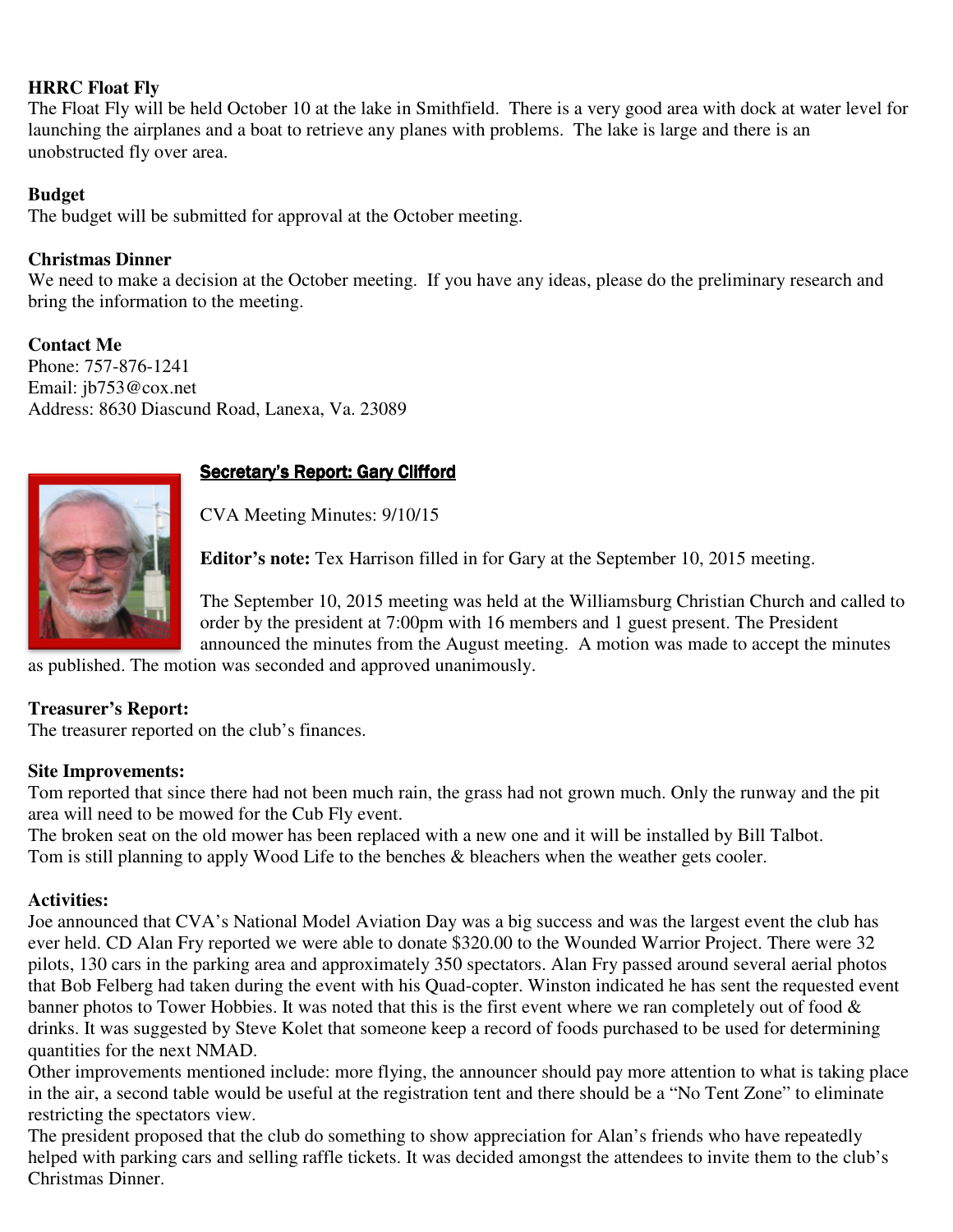The Cub Fly will take place on 9/12/15. Set up will be on Saturday morning. Fran volunteered to run the raffle table with the understanding that if the weather becomes a factor and attendance is low, the raffle will be canceled. A Night Fly is scheduled for Friday, September 18th. Food will be available and night flying will start at 7:30pm with open flying before that time.

Some local events include: NNPRC EOT - 9/26-27/2015 F.A.R.M Float Fly - 10/3/2015 CVA Big Bird Fly - 10/10/2015 **Editor's note:** Rescheduled to 10/24/15 HRRC Float Fly - 10/10/2015

### **Safety:**

Nothing to report.

**Training:**  Nothing to report.

### **Club Promotion:**

Nothing to report.

### **Old Business:**

Alan reported the results of the on-line voting for the CVA roadside sign style and location. After receiving 37 votes, sign "A" and location "1" were the winners.

Winston has placed another order for caps. He will re-pay the club for the order and reimburse himself as they sell.

### **New Business:**

The president stated that Club Officers are to be elected in September and asked for the Nominating Committee report. The Chairman of the Nominating Committee reported that all incumbent officers had agreed to serve another term. No other club member expressed a desire to be nominated. The president asked if there were any nominations from the floor. There were none. Winston made a motion that the nominated candidates be approved, the motion was seconded, a vote taken and approved unanimously.

The Christmas Dinner was discussed. The president stated that if any member had a restaurant to propose, they should gather all the information such as location, availability, accommodations, price & menu for presentation at the October meeting for consideration. If no other location is available the president proposed using The Golden Corral in Williamsburg again.

Rusty Kennedy discussed the increase in AMA dues starting next year and that starting next year, renewals will be due on the member's renewal anniversary date, not at calendar year end. He also reminded members that if they wanted to take advantage of the present rates, the applications would have to be submitted by 9/15/2015.

### **Show & Tell:**

Photos from NMAD 2015 were shown.

There being no further club business the meeting was adjourned at 8:10pm.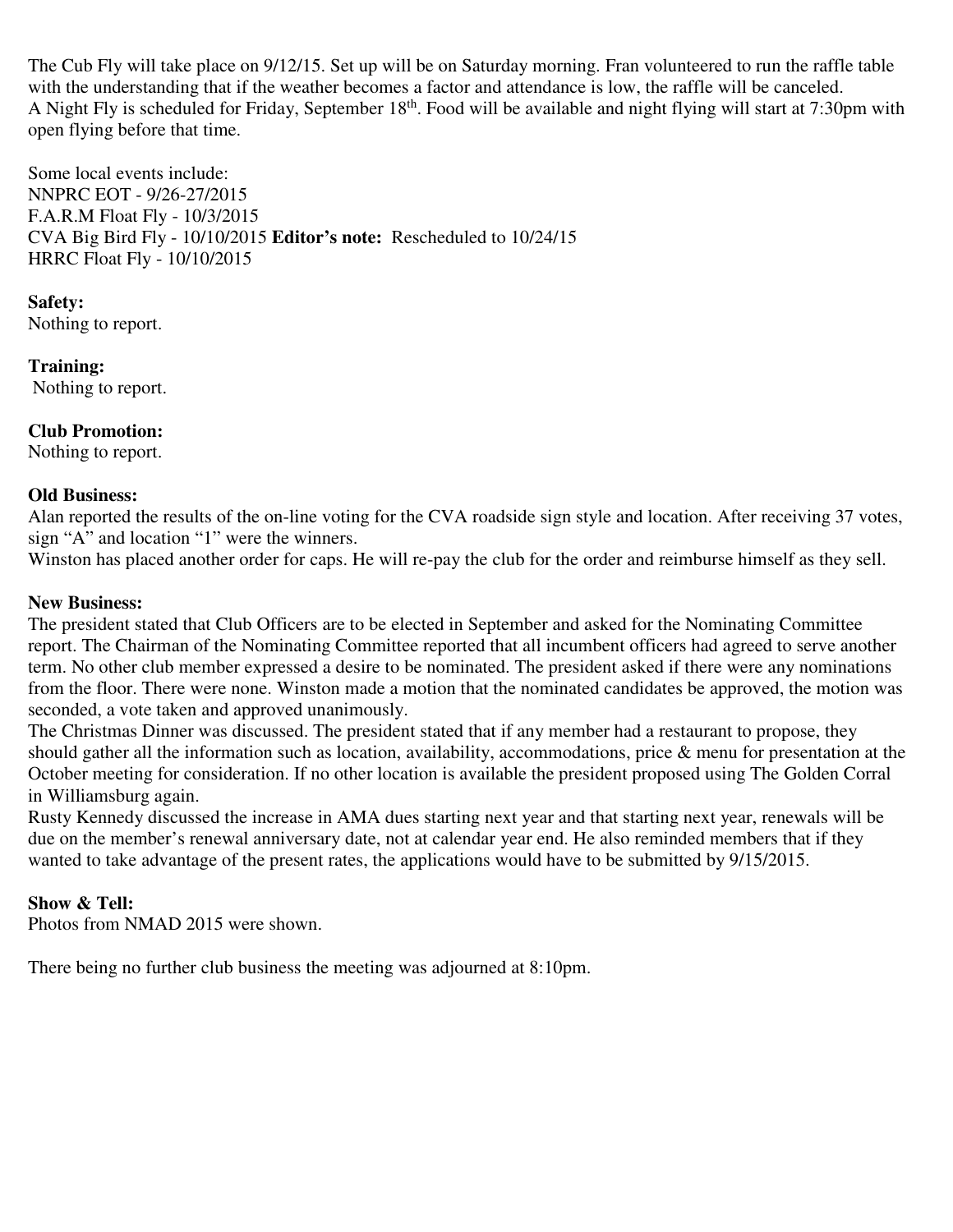### Activities: Joe Musika



Sept. was a bad month for flying over all, the weather being the culprit. We had our Cubs and Cousins fly-in Sept. 12 and at 8:30am it was raining. It did stop and held off until everyone flew about 5:30. We had 14 pilots, so it was not a complete washout. One of the guys brought out a 1/3 scale cub to fly, that was quite impressive to see. It was not a total wash-out as we were able to donate 14 "bears" to the State Police to give to the little ones. The bears were picked up at about 3:00. The Bears purpose is to calm the little ones, in a crisis situation. Thanks to everyone who helped, and who came out.

On Oct. 24, we'll hold our last flying event for this year. It's going to be a Giant Scale event, based on the old IMAA standards. Simply put, the plane must be 1 quarter scale or have an 80 inch wing span or above, for a single wing. For multi-winged planes, 60 inches or more wing span is required. The original date was changed from the 10th to the 24th to avoid conflict with a water-fly in Suffolk on the 10th of October.

The Oct. 3rd Bealton Water-fly was cancelled due to the Hurricane.

Next month info on the Christmas Banquet, and info on events that are coming up.



## Training: Alan Fry

#### **Website of the Month**

For this month's website of the month, I thought I would feature Academy of Model Aeronautics District IV. AMA District IV has a website and a Facebook page. Here are the links:

### http://www.ama-d4.org/

https://www.facebook.com/amadistrictIV

Do you have a favorite website? If so, let me know and I will put it in the newsletter. Favorite online store, how to build, how to fly, etc. - send me the link! My email address:

### AlanWFEmail-CVA@yahoo.com

### **How to Calculate Propeller Pitch Speed**

**Heads Up RC** website has an excellent article on propellers that discusses pitch and thrust. Here is a reprint of the **Heads Up RC** article:

The size designation of all propellers is comprised of two basic measurements: Diameter and Pitch, both measurements. On APC and EMP propellers, those numbers appear a Diameter X Pitch (e.g., APC 8 x 6: the diameter of the propeller is 8 inches, the pitch is 6 inches). On GWS propellers (as well as some Emax propellers) the numbers appear as a four-digit cluster (e.g., GWS 8060: this propeller has a diameter of 8 inches and a pitch of 6 inches). On GWS 3-bladed propellers, that four-digit cluster is appended with "x3" to indicate the number of blades (e.g., GWS  $8040x3 = 8$  inch diameter, 4 inch pitch, 3 blades). Sometimes the diameter and/or the pitch of a propeller is measured in both whole numbers and fractions. In the case of APC and EMP propellers, this measurement appears in whole numbers and decimals (e.g., APC 9 x 3.8: this propeller has a diameter of 9 inches and a pitch of 3.8 inches; APC 5.5 x 4.5: the propeller diameter is 5.5 inches, and the pitch is 4.5").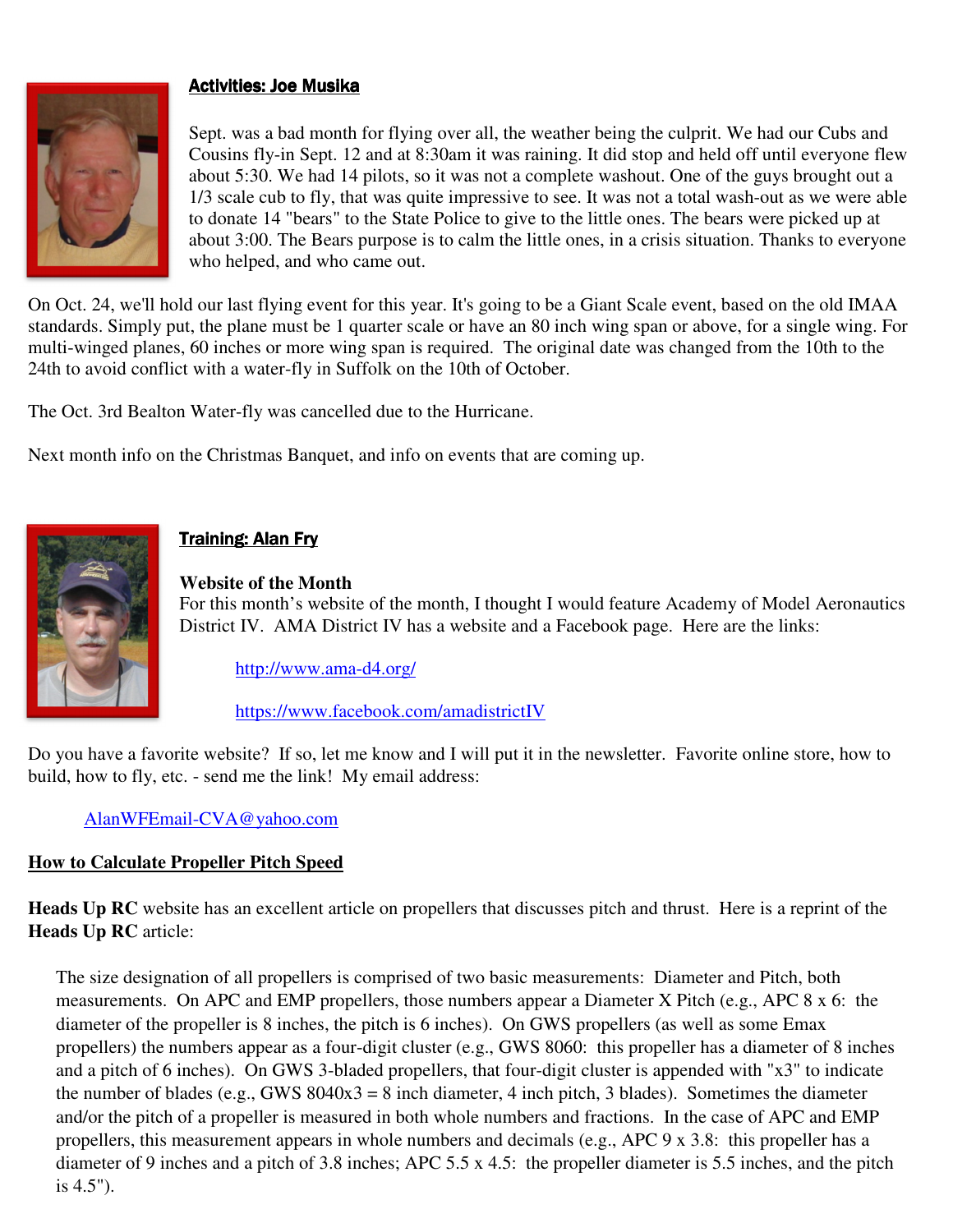But what does "pitch" actually mean and how does it pertain to the performance of the propeller and the aircraft on which it is mounted?

The measurement for pitch does not pertain to a physical measurement of the propeller itself, but rather it indicates the distance in inches of forward travel per revolution of the propeller. For example, a propeller with a 6" pitch will travel 6 inches forward for every revolution of the propeller. From that information, one can determine the airspeed of the plane upon which the propeller is mounted --- provided that one also knows revolutions per minute (RPM) of the motor spinning the propeller.

 The best way to determine the RPM of a motor/propeller is to use a tachometer while running up the motor on the ground or on a workbench.\*

Once you have the RPM, you can calculate speed using the following formula:

- 1. Multiply the RPM by the propeller pitch (e.g., RPM 5699 x  $6 = 34194$ )
- 2. Divide the sum of the above calculation by  $1056^*$  (e.g.,  $34194 / 1056 = 32.380$ )
- 3. The dividend of 32.38 is the speed in miles per hour.

 $*1056 = 12$  (inches per foot) x 5280 (feet per mile)

If you do not have a tachometer, you can use the known thrust of a motor/propeller combination to get a fairly decent estimate of the RPM. Most of the motor listings in our web store include prop data tables that indicate the amount of static thrust produced by various propellers in combination with the motor.

If you know the thrust power (ounces) produced by a specific propeller on your motor, you can use the calculator at the following link to determine the RPM:

### **GoBrushless Propeller Thrust Calculator**

(You will need to select the propeller brand, size and pitch and enter the thrust ounces; leave the altitude at the default of 800)

### **Once you have the RPM, refer to the above formula to determine the propeller pitch speed.**

Please Note: The calculation of pitch speed does not account for real-world environment variables such as aircraft weight and aerodynamics, wind or air density nor prop slip. Pitch speed is therefore only an estimate and actual flight results may vary. Real-time flight-speed is best calculated either by radar on the ground or a telemetry system onboard the aircraft.

See you at the field.

Alan Fry Training Coordinator